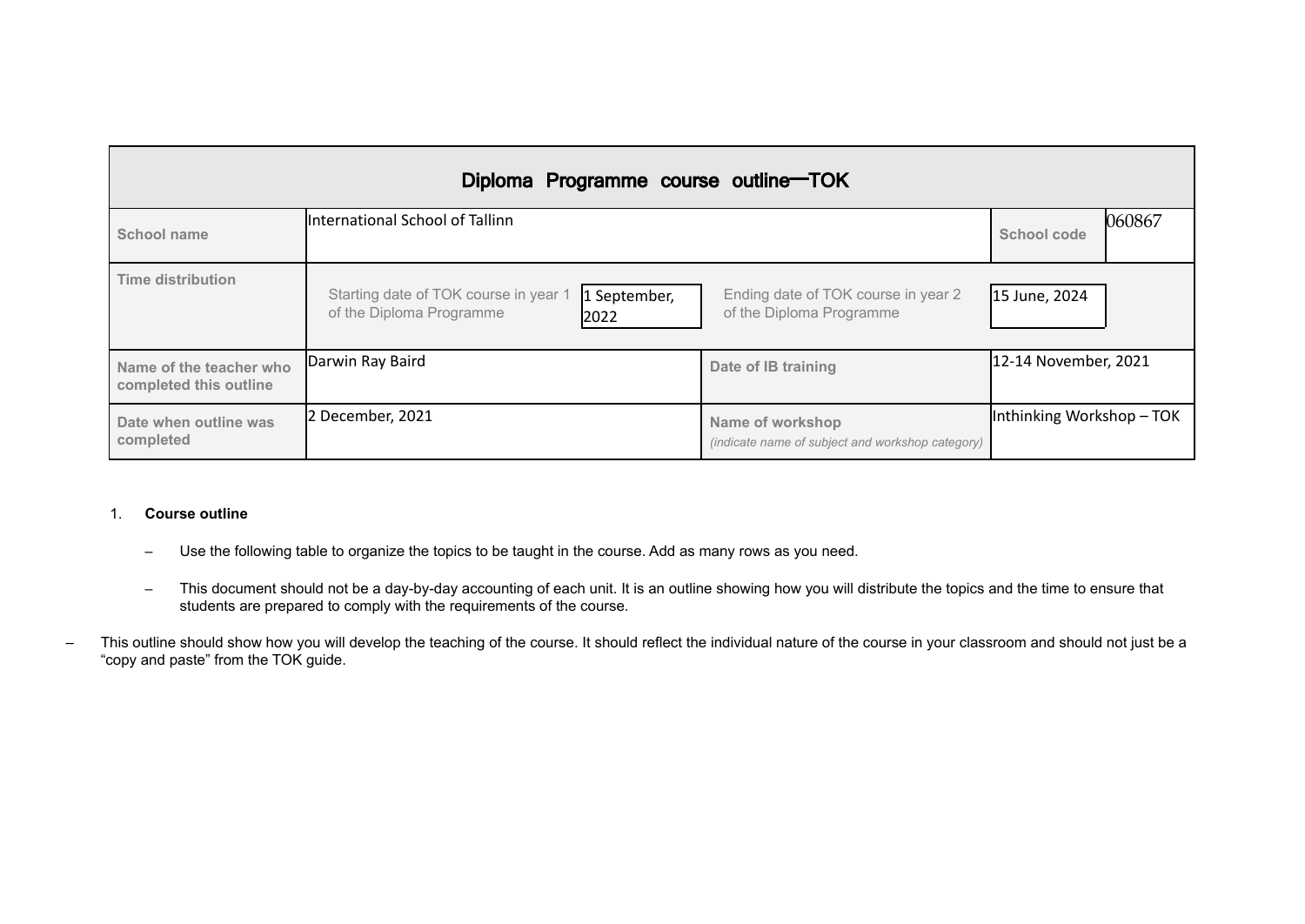|                                                                  | Topic/unit<br>(as identified in<br>the IB subject<br>guide)<br>State the topics/units in the<br>order you are planning to<br>teach them. | <b>Contents</b>                                                                                                                                                                                                                                                                                                                                                                                                                                                                                                                                                                                                                                                                                                                                               | <b>Allocated</b><br>time<br>One<br>45<br>minutes.<br>class<br>is<br>In one<br>week<br>classes.<br>there<br>are | <b>Assessment</b><br>instruments to be<br>used                                                                                                                 | <b>Resources</b><br>List the main resources to be<br>used, including information<br>technology if applicable.                                                                                                                                                               |
|------------------------------------------------------------------|------------------------------------------------------------------------------------------------------------------------------------------|---------------------------------------------------------------------------------------------------------------------------------------------------------------------------------------------------------------------------------------------------------------------------------------------------------------------------------------------------------------------------------------------------------------------------------------------------------------------------------------------------------------------------------------------------------------------------------------------------------------------------------------------------------------------------------------------------------------------------------------------------------------|----------------------------------------------------------------------------------------------------------------|----------------------------------------------------------------------------------------------------------------------------------------------------------------|-----------------------------------------------------------------------------------------------------------------------------------------------------------------------------------------------------------------------------------------------------------------------------|
| Year 1<br>Part 1) The<br>Fields of<br>Philosophy<br>and science. | Unit 1: Knowledge and<br>the Knower – what we<br>bring with us.<br>Reflective profile.                                                   | In year 1, part 1 we examine<br>ourselves as individual knowers<br>within a cultural community of<br>knowers.<br>Appearance and Reality. - 'How do<br>knowers know what they know?'<br>'What do we know compared to<br>other people?' Students apply the<br>components of the knowledge<br>framework to their discoveries about<br>the fields of philosophy and science<br>determining and evaluating the<br>influence of these disciplines on other<br>areas of knowledge, focusing<br>primarily, but not exclusively, on<br>perspectives. Students grow familiar<br>with ideas about the transformation<br>of knowledge throughout history, and<br>reflect on the idea that knowledge<br>should not be taken for granted.<br>*Students ask what constitutes | 34 weeks, amounts to<br>approximately 75 hours * Writing sample.<br>9 weeks                                    | *Thought-experiment<br>paper.<br>*Comprehension Quiz.<br>Short opinion essay.<br><b>Summative Assessment:</b><br>Knowledge quiz on the<br>field of philosophy. | <b>Formative Assessments: Plato's Republic, the Line</b><br>Analogy.<br>The Meditations of<br>Descarte.<br>Outline of Pyrrhonism<br>(Empiricus)<br><b>Enquiry Concerning</b><br>Human Understand - 'On<br>Scepticism' (Hume)<br>Seven Brief Lessons on<br>Physics (Rovelli) |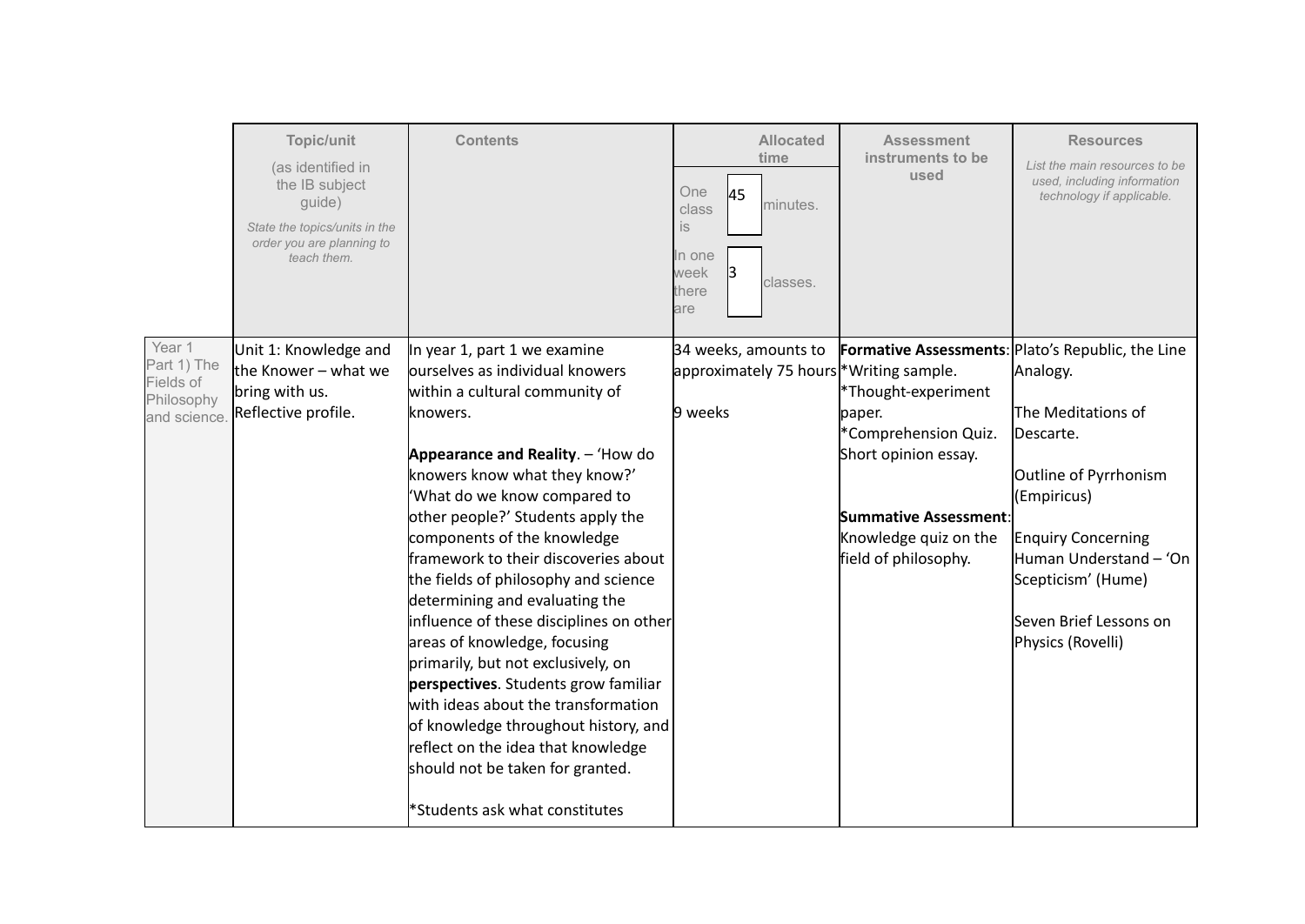|                                                                              | effective evidence for a knowledge<br>claim and on whether or not this<br>differs in different fields of<br>knowledge. We refer primarily to the<br>claims of natural science.<br><b>Concepts: 'Reality' as a problem;</b><br>levels of 'certainty'; 'true, justified,<br>belief'; Descartes' doubt;<br>Hume's problem of induction;<br>definition, deduction, induction;<br>infinite regress; 4 epistemological<br>responses to infinite regress:<br>foundationalism, coherentism;<br>scepticism, and science; the<br>unresolvedness of knowledge<br>questions. |         |                                                                                                                                                                                          |                                                                                                                                                                  |
|------------------------------------------------------------------------------|------------------------------------------------------------------------------------------------------------------------------------------------------------------------------------------------------------------------------------------------------------------------------------------------------------------------------------------------------------------------------------------------------------------------------------------------------------------------------------------------------------------------------------------------------------------|---------|------------------------------------------------------------------------------------------------------------------------------------------------------------------------------------------|------------------------------------------------------------------------------------------------------------------------------------------------------------------|
| Unit 2: TOK and the<br>Sciences - what we<br>construct.<br>Inquirer profile. | The pragmatic 'marriage' of<br>induction and deduction. How do we<br>know if a 'theory' can be trusted?<br>*Students explore the concept and<br>theory of relativity. Students apply<br>the framework, focusing primarily,<br>but not exclusively, on scope and<br>application, to seminars about the<br>theory of relativity in physics and in<br>the social sciences. How is it used                                                                                                                                                                           | 9 weeks | *Socratic seminars;<br>*Graded group debates. (Psillos & Curd Eds.)<br>*Research task to<br>teachers. Written report Revolutions (Kuhn).<br>on findings.<br><b>Summative Assessment:</b> | <b>Formative Assessments: Routledge Companion to</b><br>Philosophy of Science<br>interview social science The Structure of Scientific<br>Beyond the Brain (Grof) |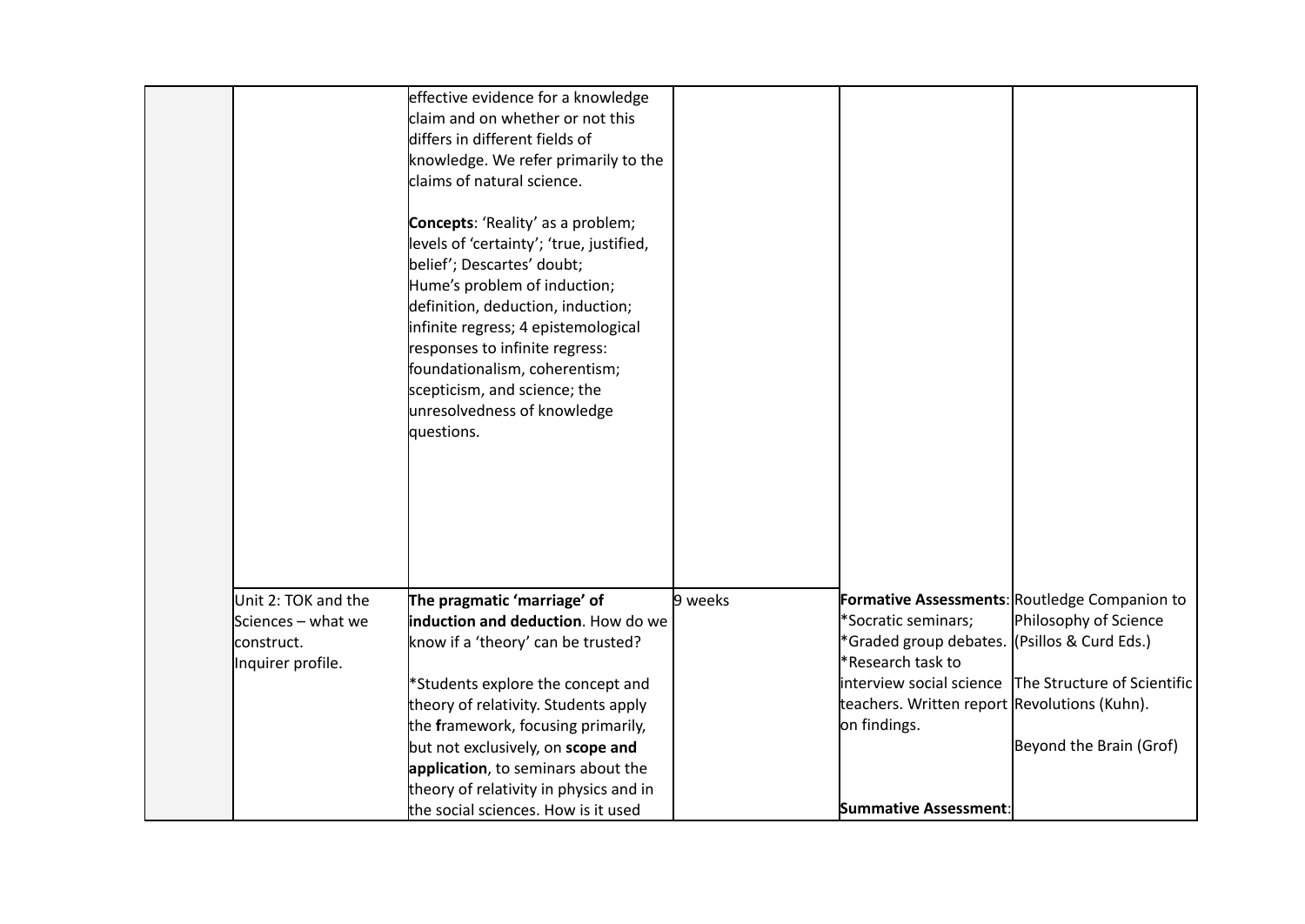|                    |                          | differently in these two types of      |         | Opinion paper.                                    |                     |
|--------------------|--------------------------|----------------------------------------|---------|---------------------------------------------------|---------------------|
|                    |                          | science? Students think out questions  |         |                                                   |                     |
|                    |                          | to test if social and natural sciences |         |                                                   |                     |
|                    |                          | use 'relativity' in the same way,      |         |                                                   |                     |
|                    |                          |                                        |         |                                                   |                     |
|                    |                          | Students discover the limits and       |         |                                                   |                     |
|                    |                          | scope of the sciences as a knowledge   |         |                                                   |                     |
|                    |                          | form and cultural influencer.          |         |                                                   |                     |
|                    |                          | * Students explore 'resistences to     |         |                                                   |                     |
|                    |                          | science' by discussing their close     |         |                                                   |                     |
|                    |                          | readings of Kuhn's strong criticism of |         |                                                   |                     |
|                    |                          | science and Grof's anti-reductionism.  |         |                                                   |                     |
|                    |                          | Students develop critical reflection   |         |                                                   |                     |
|                    |                          | and awareness of the position of       |         |                                                   |                     |
|                    |                          | science and philosoph in world         |         |                                                   |                     |
|                    |                          | culture.                               |         |                                                   |                     |
|                    |                          |                                        |         |                                                   |                     |
|                    |                          | *Students ask what qualities make      |         |                                                   |                     |
|                    |                          | science an especially persuasive form  |         |                                                   |                     |
|                    |                          | of knowledge? What makes natural       |         |                                                   |                     |
|                    |                          | science a standard for social science? |         |                                                   |                     |
|                    |                          | And whether or not other kinds of      |         |                                                   |                     |
|                    |                          | knowledges cause dissent from this     |         |                                                   |                     |
|                    |                          | view?                                  |         |                                                   |                     |
|                    |                          |                                        |         |                                                   |                     |
|                    |                          |                                        |         |                                                   |                     |
|                    |                          |                                        |         |                                                   |                     |
|                    |                          |                                        |         |                                                   |                     |
|                    |                          |                                        |         |                                                   |                     |
|                    |                          |                                        |         |                                                   |                     |
|                    | Unit 1: Logic and        | In this part of the course, students   | 8 weeks |                                                   |                     |
|                    | Rhetoric in the Arts $-$ | apply what they have learned about a   |         | Formative Assessments: Logical Self-Defense       |                     |
| Year 1,<br>Part 2) | what we are 'told'.      | critical approach to science and       |         | Knowledge quizzes;                                | (Johnson and Blair) |
| Critical           | Risk-taker profile.      | philosophy and bring it to bear on the |         | Creative propaganda                               |                     |
| Thinking.          |                          | area of knowledge and the institution  |         | project in affiliation with The Conspiracy of Art |                     |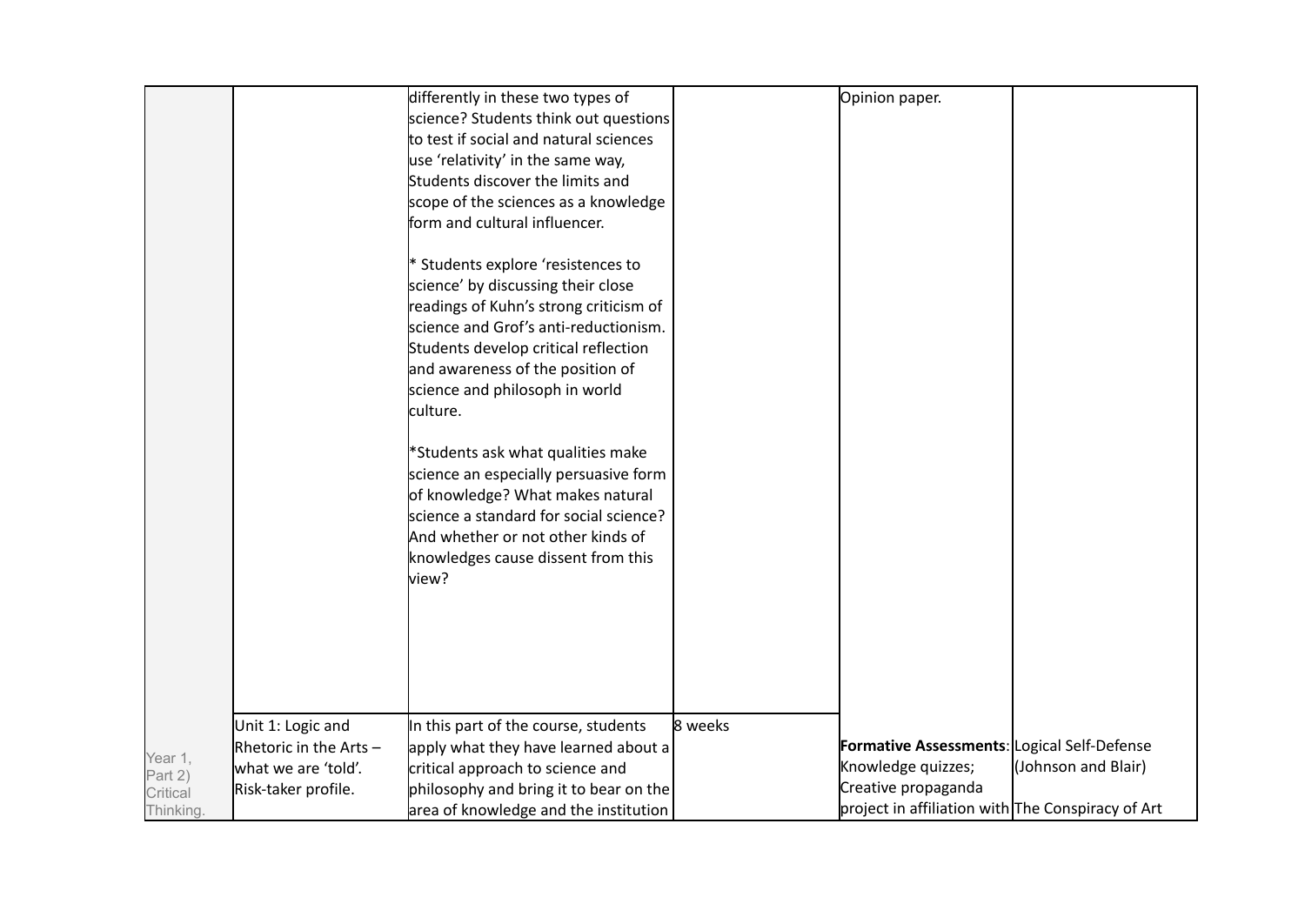| of art and its affiliation with public | the Language and                              | (Baudrillard)              |
|----------------------------------------|-----------------------------------------------|----------------------------|
| communications, such as advertising    | Literature department.                        |                            |
| or political propaganda, among         | Students engage in                            | The Subliminal Man         |
| others. This section of the course     | independent research                          | (Ballard) - fiction.       |
| harmonizes well with part 2 of our     | with students of                              |                            |
| school's Language and Literature       | literature to create a                        | On the Semiosphere         |
| course, which will study language and  | persuasive visual text.                       | (Lotman) - essay.          |
| mass communications at the same        | Students explain and                          |                            |
| time as this course. Students are      | evaluate their creation                       | Indian Logic (Ganeri, Ed.) |
| encouraged to share knowledge and      | in teams.                                     |                            |
| work together as resources between     |                                               | Powerpoint slides          |
| these departments.                     | <b>Summative Assessment: comparing</b>        |                            |
|                                        | Argumentative essay. Or, communicative visual |                            |
| *Students are introduced to concepts   | a rhetorical text                             | imageries.                 |
| such as 'semiotics', 'informal logic'  | production of students'                       |                            |
| and 'communication theories'           | choice.                                       |                            |
| focusing the framework primarily, but  |                                               |                            |
| not exclusicely, on these as the       |                                               |                            |
| methods and tools of knowledge as it   |                                               |                            |
| relates to public communications.      |                                               |                            |
| This part of the course bridges nicely |                                               |                            |
| into the optional theme of knowledge   |                                               |                            |
| and language as students learn about,  |                                               |                            |
| and apply, communication across        |                                               |                            |
| different sectors of culture.          |                                               |                            |
|                                        |                                               |                            |
| *Students are introduced to the        |                                               |                            |
| concept that 'objects' too can be      |                                               |                            |
| texts, engaging in analysis of visual  |                                               |                            |
| culture such as advertisements,        |                                               |                            |
| public art or signage, seeing cultural |                                               |                            |
| acts as 'communications': for          | Internal Assessment:                          |                            |
| example, wrestling, or films.Students  | <b>Oral Exhibition, March</b>                 |                            |
| learn to think about how we accept     | 15 <sup>th</sup> , 2023.                      |                            |
| or reject messages in our symbolic     |                                               |                            |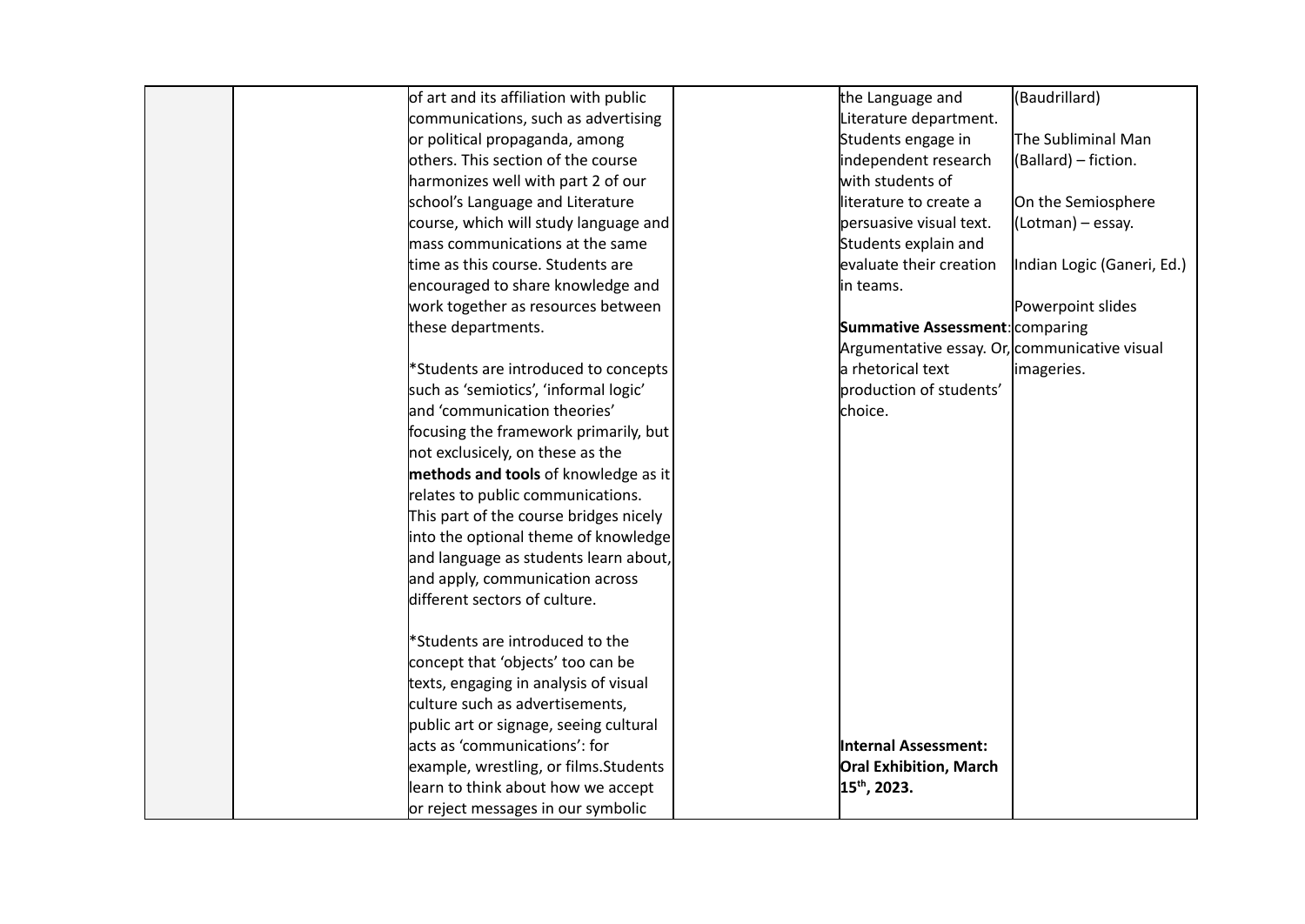|  | landscape.                                                                   |  |  |
|--|------------------------------------------------------------------------------|--|--|
|  | <sup>*</sup> The unit therefore serves an                                    |  |  |
|  | excellent practice toward the TOK                                            |  |  |
|  | exhibition assessment as students                                            |  |  |
|  | uncover and evaluate the cultural                                            |  |  |
|  | 'grammar' of many visual texts in the                                        |  |  |
|  | urban environment.                                                           |  |  |
|  | Students as what counts as                                                   |  |  |
|  | knowledge in the arts? How should or                                         |  |  |
|  | can artistic knowledge be applied                                            |  |  |
|  | ethically?                                                                   |  |  |
|  |                                                                              |  |  |
|  | *Students ask about the link between                                         |  |  |
|  | the act or expression of art and the<br>type of knowledge it carries. Should |  |  |
|  | there be any restraints on artistic                                          |  |  |
|  | knowledge as there are for science?                                          |  |  |
|  | What cultural expressions might bear                                         |  |  |
|  | on the acceptance of logical                                                 |  |  |
|  | knowledge?                                                                   |  |  |
|  |                                                                              |  |  |
|  |                                                                              |  |  |
|  |                                                                              |  |  |
|  |                                                                              |  |  |
|  |                                                                              |  |  |
|  |                                                                              |  |  |
|  |                                                                              |  |  |
|  |                                                                              |  |  |
|  |                                                                              |  |  |
|  |                                                                              |  |  |
|  |                                                                              |  |  |
|  |                                                                              |  |  |
|  |                                                                              |  |  |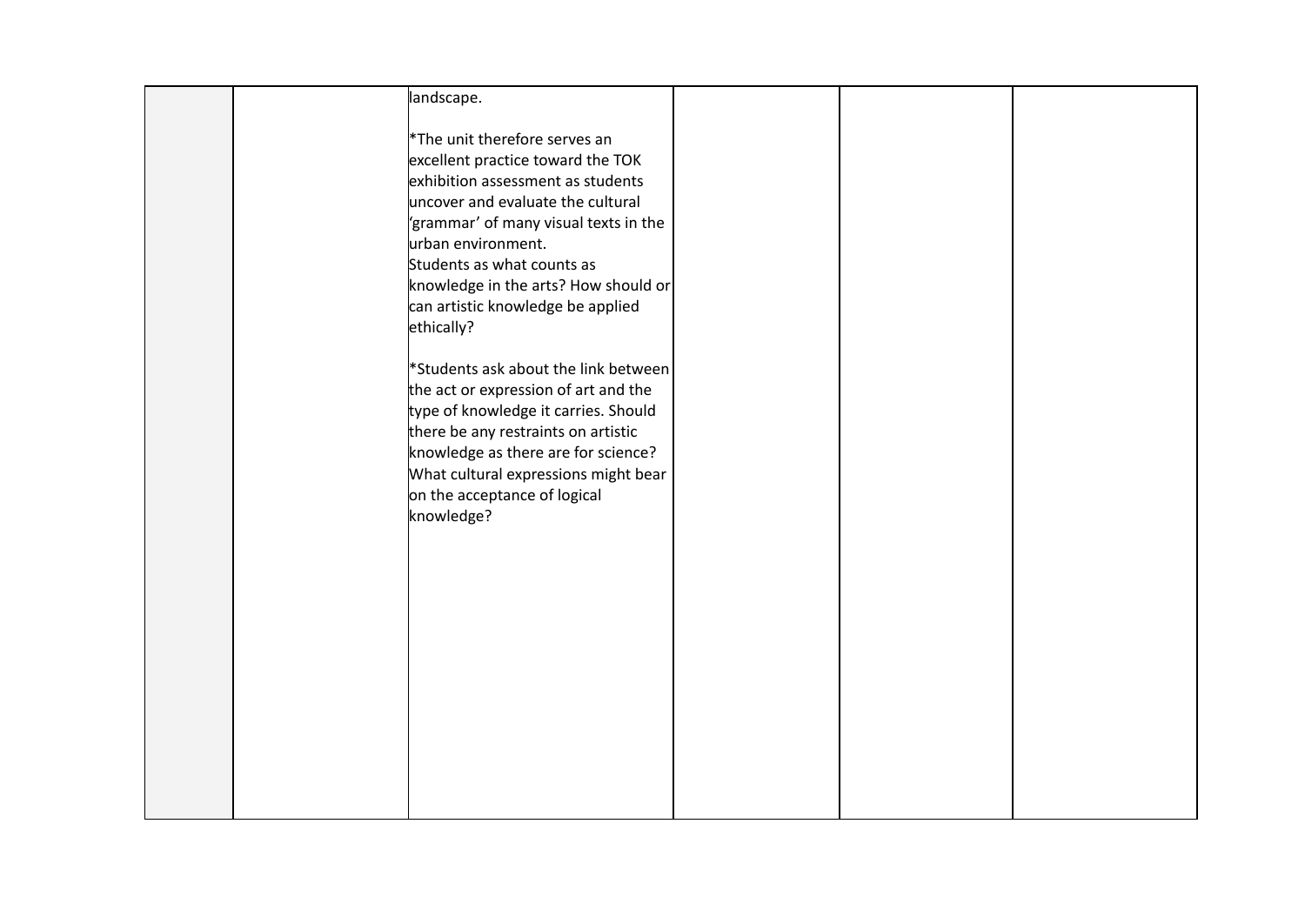| Unit 2: TOK and        | History is largely a written field of    | 8 weeks | <b>Formative Assessments: Philosophy of History</b>  |                           |
|------------------------|------------------------------------------|---------|------------------------------------------------------|---------------------------|
| Language, Writing and  | knowledge. Though it uses visual         |         | Creative writing project. $ $ (Hegel). – selections. |                           |
| Thinking - what we can | texts' these are generally a method      |         | Opinion essy.                                        |                           |
| tell from, and say in, | of the social science of archaeology.    |         | Socratic seminars.                                   | Madness and Civilization  |
| history.               | Therefore, this part of the course       |         |                                                      | (Foucault). - selections. |
| Open-minded/carer      | focuses on exploring how knowledge       |         |                                                      |                           |
| profile.               | manifests at the crossroad between       |         |                                                      | The Gift of Language      |
|                        | language, thinking and writing.          |         | <b>Summative Assessment:</b> (Schlauch). - social    |                           |
|                        | Students bring to bear the ideas of      |         | Creative                                             | linguistics.              |
|                        | dialectic, rhetoric, syllogism, analogy, |         |                                                      |                           |
|                        | argument and fallacy, among other        |         |                                                      | The Canadian Writer's     |
|                        | concepts, learned in unit 1, to analyse  |         |                                                      | Handbook (Messenger       |
|                        | and think about history as a form and    |         |                                                      | and Bruyn) – resource     |
|                        | source of knowledge that is not easily   |         |                                                      | book.                     |
|                        | separated from other areas of            |         |                                                      |                           |
|                        | knowledge.                               |         |                                                      |                           |
|                        |                                          |         |                                                      |                           |
|                        | *Students explore critically the area    |         |                                                      |                           |
|                        | of history to discover the nature of     |         |                                                      |                           |
|                        | historical knowledge compared to         |         |                                                      |                           |
|                        | that of science.To what extent do        |         |                                                      |                           |
|                        | apparent facts of history relate to the  |         |                                                      |                           |
|                        | recurring patterns that both social      |         |                                                      |                           |
|                        | and natural scientists seek? To what     |         |                                                      |                           |
|                        | extent are all areas of knowledge        |         |                                                      |                           |
|                        | historical?                              |         |                                                      |                           |
|                        |                                          |         |                                                      |                           |
|                        |                                          |         |                                                      |                           |
|                        |                                          |         |                                                      |                           |
|                        |                                          |         |                                                      |                           |
|                        |                                          |         |                                                      |                           |
|                        |                                          |         |                                                      |                           |
|                        |                                          |         |                                                      |                           |
|                        |                                          |         |                                                      |                           |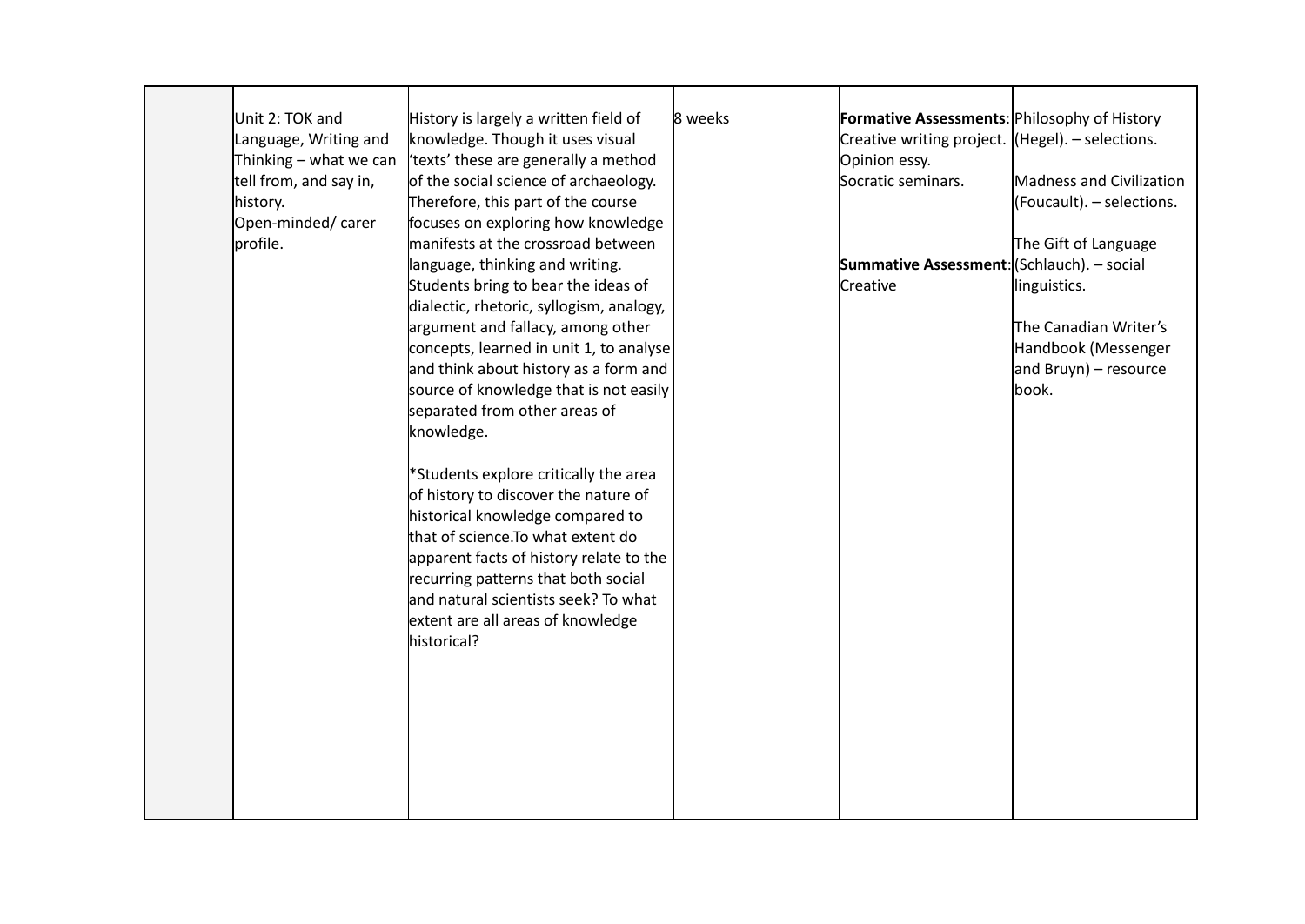|                        | Unit 1: TOK and    | In year 2, part 3 students use their                       | 28 weeks, amounts to | <b>Formative Assessments:</b> The Problems of |                        |
|------------------------|--------------------|------------------------------------------------------------|----------------------|-----------------------------------------------|------------------------|
|                        |                    | Religious thought and its previous grounding in studies of |                      | approximately 60 hours Group presentations on | Philosophy (Russell) – |
|                        | language - what we | science, philosophy, and language to                       |                      | research findings.                            | selections.            |
|                        | cannot see.        | approach the <b>optional theme of</b>                      |                      | Class round table                             |                        |
| Year 2,                | Balanced profile.  | religion. In this unit we also explore                     | 7 weeks              | discussions.                                  | The Fixation of Belief |
| Part 3)<br>Alternative |                    | ideas of knowledge from non-western                        |                      |                                               | (Peirce) - essay.      |
| Epistemolgie           |                    | cultures, such as Indian logic and                         |                      |                                               |                        |
| S.                     |                    | theories of knowledge.                                     |                      |                                               | Knowledge is Power     |
|                        |                    |                                                            |                      |                                               | (Henry). - scholarly   |
|                        |                    | *Students explore further the limits                       |                      | Summative Assessment: monograph.              |                        |
|                        |                    | that culture brings to knowledge, or                       |                      | Mock debate: Heresies.                        |                        |
|                        |                    | how alternative viewpoints may free                        |                      |                                               | Indian Logic: A Reader |
|                        |                    | the thinker from their own cultural                        |                      |                                               | (Ganeri). - Essays.    |
|                        |                    | restraints. Religious thought and the                      |                      |                                               |                        |
|                        |                    | symbolic languages used to express it                      |                      |                                               | Fictions (Borges) -    |
|                        |                    | are examined through the framework,                        |                      |                                               | philosophical short    |
|                        |                    | primarily, but not exclusively through                     |                      |                                               | stories.               |
|                        |                    | the lenses of ethics and perspective.                      |                      |                                               |                        |
|                        |                    | *Students ask whether or not their                         |                      |                                               |                        |
|                        |                    | should be restraints on knowledge                          |                      |                                               |                        |
|                        |                    | relative to ethical concerns? What                         |                      |                                               |                        |
|                        |                    | cultural expressions might bear on                         |                      |                                               |                        |
|                        |                    | the acceptance of what constitutes                         |                      |                                               |                        |
|                        |                    | logic?                                                     |                      |                                               |                        |
|                        |                    |                                                            |                      |                                               |                        |
|                        |                    | Concepts: Logic and knowledge                              |                      |                                               |                        |
|                        |                    | criteria in Indian Philosophies.                           |                      |                                               |                        |
|                        |                    | *Alternative epistemologies; Nyaya                         |                      |                                               |                        |
|                        |                    | view of 'doubt'; postcolonial                              |                      |                                               |                        |
|                        |                    | perspectives on the use of logic as                        |                      |                                               |                        |
|                        |                    | knowledge.                                                 |                      |                                               |                        |
|                        |                    |                                                            |                      |                                               |                        |
|                        |                    | *Students are introduced to the                            |                      |                                               |                        |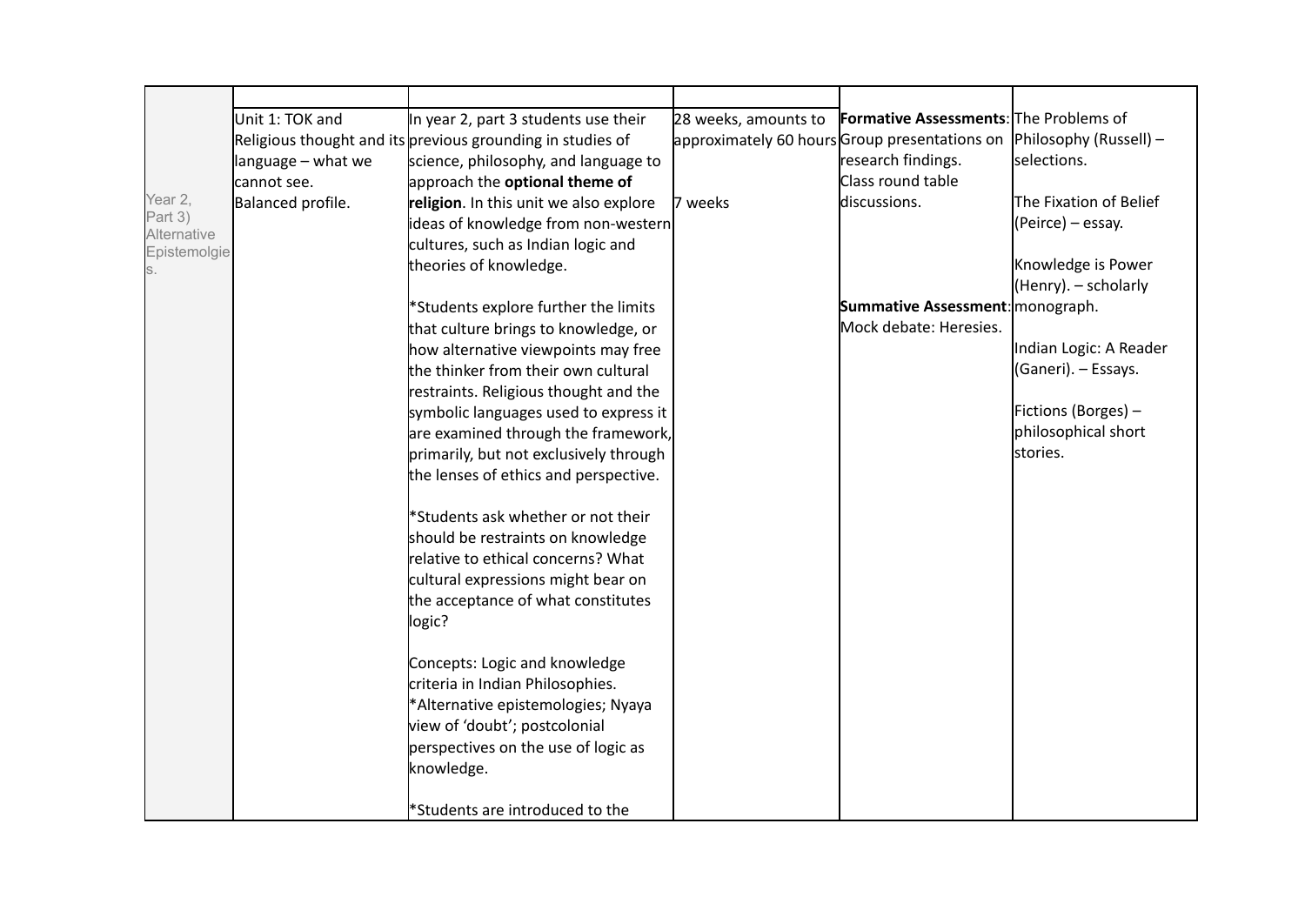|                                                     | current scholarship of John Henry<br>who studies the influences of occult<br>views and magical thinking on the<br>advent of modern science.<br>In this course, mathematics is seen as                                                                                                                                                                                                                                                              |         |                                                                                                                                                                             |                                                                                                                                              |
|-----------------------------------------------------|----------------------------------------------------------------------------------------------------------------------------------------------------------------------------------------------------------------------------------------------------------------------------------------------------------------------------------------------------------------------------------------------------------------------------------------------------|---------|-----------------------------------------------------------------------------------------------------------------------------------------------------------------------------|----------------------------------------------------------------------------------------------------------------------------------------------|
| Unit 2: Mathematics,<br>Knower.<br>Thinker profile. | an unusual field of knowledge whose<br>and self Reflection of thenature achieves a high level of<br>certainty about abstract objects that<br>cannot be seen. Mathematics has<br>caused much debate throughout<br>history concerning its relevance for<br>other fields of inquiry. It is therefore<br>seen as an entry point for a deep and<br>peculiar perspective on the nature of<br>knowledge and the self as knower.                           | 7 weeks | Formative Assessments: Youtube resources.<br>Knowledge quizes.<br>Conceptual games and<br>projects.<br>Short opinion paper.                                                 | Guest lecturer.<br>The Mathematics of the<br>Gods and the Algorithms<br>of Men: A Cultural History<br>(Zellini). - pop science<br>monograph. |
|                                                     | *Students encouraged to work with<br>our school's mathematics students<br>and teachers to share ideas, as they<br>try to view math as a cultural social<br>bhenomenon.<br>*Students reflect on the nature of<br>mathematical objects as abstractions,<br>and consider their relation to the<br>concrete world of perceivable forms.<br>We reflect further on Plato's<br>philosophical use of mathematics,<br>encountered briefly in Part 1 of this |         | Summative Assessment:<br>Research paper involving<br>interviewing an expert.<br>Graded on skills of<br>exposition of what is<br>learned (communicative,<br>not math based). |                                                                                                                                              |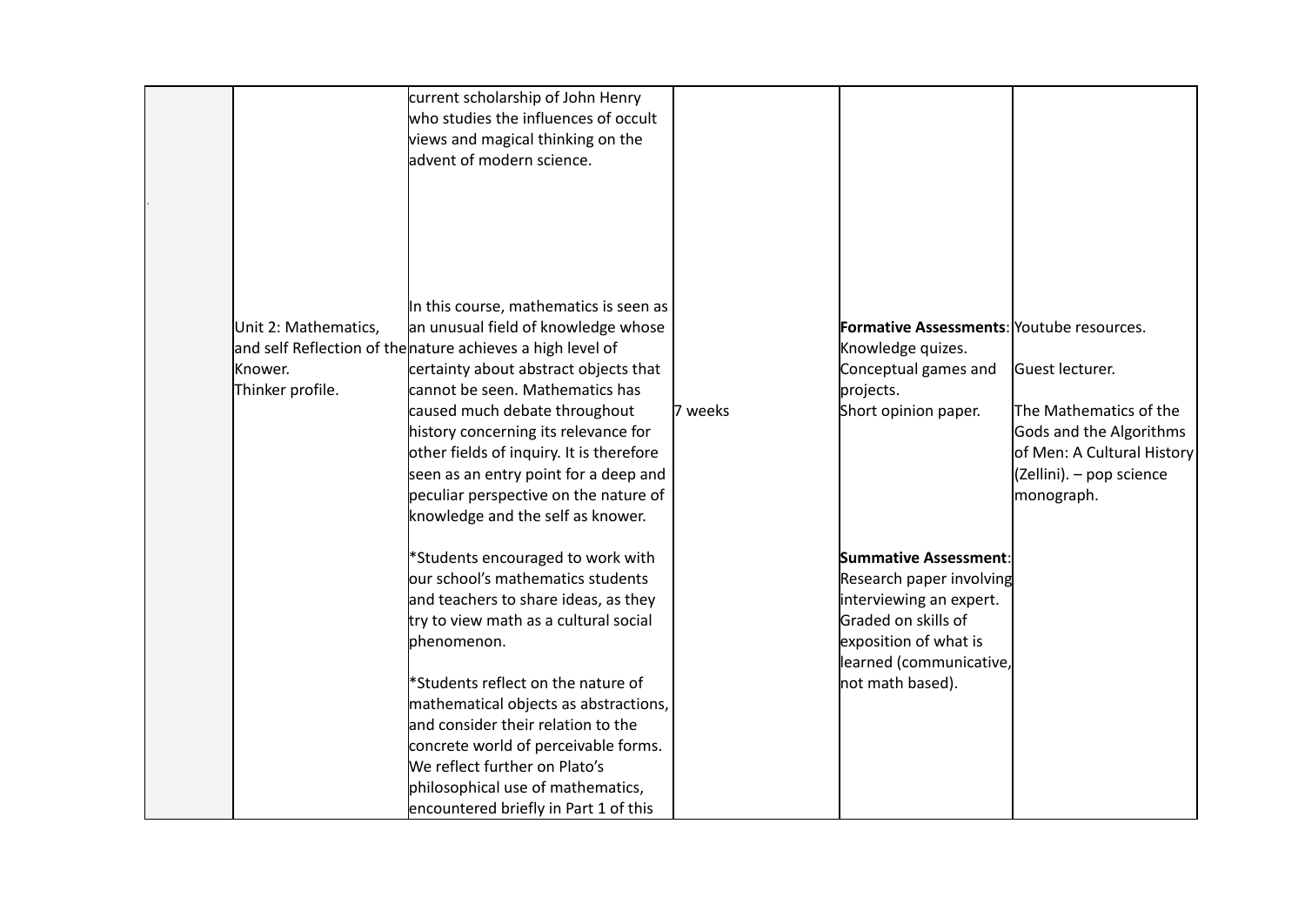| course. We consider how               |                             |
|---------------------------------------|-----------------------------|
| mathematics manifests through arts,   |                             |
| science, and language, asking such    |                             |
| questions as can mathematics be       |                             |
| considered a kind of language? If so, |                             |
| what does this tell us about language |                             |
| as a form of knowledge? In what       |                             |
| activities in public space does the   |                             |
| unique sense of certitude in          |                             |
| mathematics actually matter?          |                             |
| Is mathematics an invention of the    |                             |
| the human mind or a discovery of the  |                             |
| natural world?                        |                             |
|                                       |                             |
| *Students ask to what extent does     |                             |
| mathematics really achieve certainty? |                             |
| What is the relation of mathematics   |                             |
| to religion, a field which works also |                             |
| with concepts that cannot be seen     |                             |
| with the senses? How does             |                             |
| mathematics relate to the idea that   |                             |
| religious beliefs also are unseen?    |                             |
|                                       |                             |
| *Students expected to work toward     |                             |
| the integration of the 4-part         |                             |
| framework into a personal             | <b>External Assessment:</b> |
| world-view.                           | Essay, March 15th, 2024.    |
|                                       |                             |
|                                       |                             |
|                                       |                             |
|                                       |                             |
|                                       |                             |
|                                       |                             |
|                                       |                             |
|                                       |                             |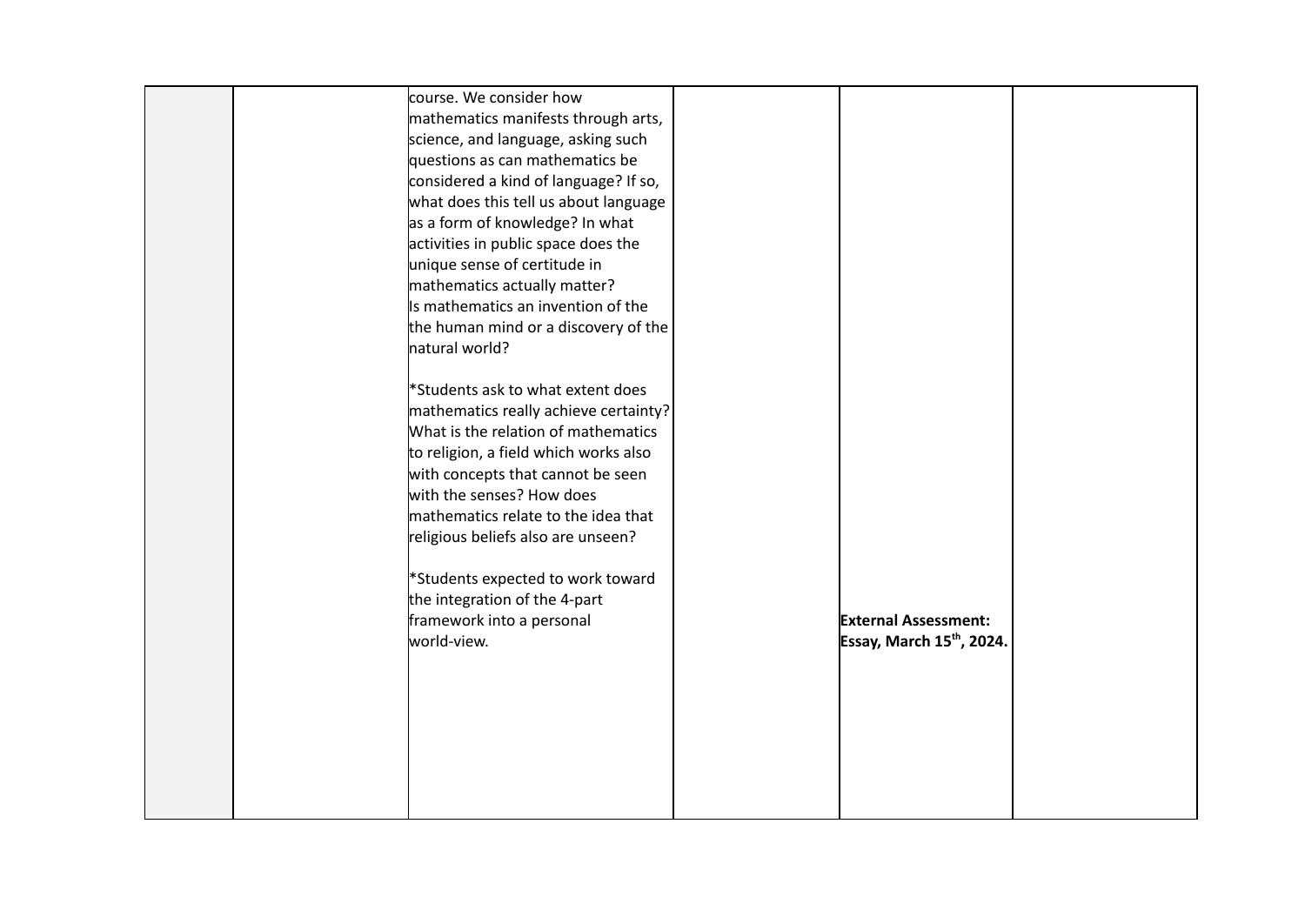| Year 2,<br>Part 4)<br><b>Reflections</b><br>on the<br>knower. | Unit 1 -- Applications of<br>Knowledge Theories.<br>Knowledge profile. | This last section of the course is an<br>exploration of the utility, function,<br>and meaning of knowledge as<br>ascertained in years 1 and 2, to the<br>fields of sciences, mathematics, arts,<br>ethics, religions and linguistics. It<br>naturally tends toward exploration of<br>the social sciences, as students seek<br>to integrate what they have learned<br>into a greater knowledge of the self,<br>and an application of knowledge<br>toward action in the global, social,<br>human world. | 7 weeks | <b>Formative Assessments: Resources and books of</b><br>Student lead,<br>peer-assessed<br>discussions and short<br>written reports.<br>Persuasive presentations<br>on global themes.<br>Summative Assessment:<br>Research paper on<br>students choice. | student choosing.<br>Student responsibility in<br>finding and choosing<br>resources. |
|---------------------------------------------------------------|------------------------------------------------------------------------|-------------------------------------------------------------------------------------------------------------------------------------------------------------------------------------------------------------------------------------------------------------------------------------------------------------------------------------------------------------------------------------------------------------------------------------------------------------------------------------------------------|---------|--------------------------------------------------------------------------------------------------------------------------------------------------------------------------------------------------------------------------------------------------------|--------------------------------------------------------------------------------------|
|                                                               |                                                                        | *Students are expected to take<br>increased responsibility for their<br>learning and discussion topics.<br>*Advanced research and writing<br>seminar; student-lead discussions;<br>refining ideas and communications.<br>*Writing practice; creative writing<br>experiments.<br>*Students work toward applying their<br>knowledge to human problems such<br>as the ethical dimension on the                                                                                                           |         | <b>Formative Assessments:</b><br>*Mock debates on<br>student chosen topic.<br>*Sharing student<br>portfolios.<br>Summative Assessment:<br>Self reflection opinion<br>essay.                                                                            |                                                                                      |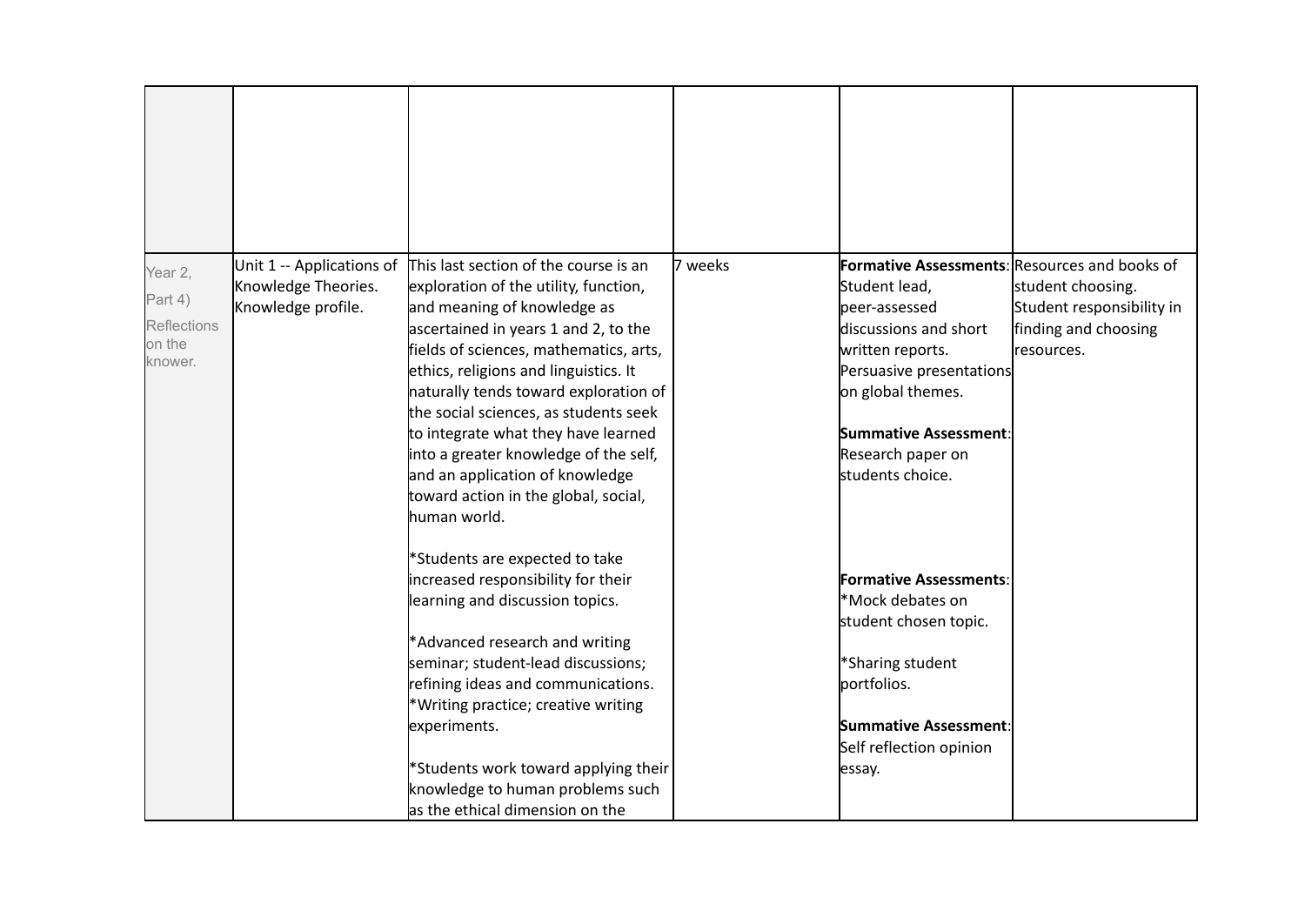|                                                   | borderline between political             |         |                                           |                      |
|---------------------------------------------------|------------------------------------------|---------|-------------------------------------------|----------------------|
|                                                   | compulsion and public health; and        |         |                                           |                      |
|                                                   | the effects of multilingualism in        |         |                                           |                      |
|                                                   | classrooms on knowledge acquisition.     |         |                                           |                      |
|                                                   | Students should be able to               |         |                                           |                      |
|                                                   | demonstrate evidence of expanded         |         |                                           |                      |
|                                                   | scope, perspective, ability to use       |         |                                           |                      |
|                                                   | methods and conceptual tools, and        |         |                                           |                      |
|                                                   | ethical awareness in their own           |         |                                           |                      |
|                                                   | discussions and written productions.     |         |                                           |                      |
|                                                   |                                          |         |                                           |                      |
|                                                   | *Teacher scaffolding where necessary,    |         |                                           |                      |
|                                                   | and availability as a resource.          |         |                                           |                      |
| Unit 2 -- Topics in                               | The critical analysis of alternative     | 7 weeks |                                           |                      |
| Philosophy. Religion and <i>forms</i> of knowing. |                                          |         | Formative Assessments: Making the World a |                      |
| Myth.                                             |                                          |         | Presenting personal                       | Human Dwelling Place |
|                                                   | *Concepts of 'heresy', secular and       |         | findings.                                 | (Mooren)             |
|                                                   | sacred; potential sources of 'fringe'    |         | Creative interactive                      |                      |
|                                                   | knowledge (from alchemy to               |         | project: Heresy trial;                    |                      |
|                                                   | conspiracy).                             |         | mock debates.                             |                      |
|                                                   |                                          |         |                                           |                      |
|                                                   | * Student presentation project, or       |         | Summative Assessment:                     |                      |
|                                                   | student creative/artistic project, using |         | Student self-reflection                   |                      |
|                                                   | concepts, skills, theories, and          |         | paper on nature and                       |                      |
|                                                   | techniques learned in the course.        |         | meaning of knowledge.                     |                      |
|                                                   |                                          |         | Share in class.                           |                      |
|                                                   |                                          |         |                                           |                      |

# 2. **Links with Diploma Programme teachers**

As the TOK guide indicates, it is an IB requirement that all Diploma Programme teachers are familiar with TOK as they have to make connections with TOK questions in their own courses. They can also suggest some theoretical concerns that could be taken further in the TOK classroom. Within this context, how do you plan to work with your colleagues to ensure that TOK becomes a real link among all of them?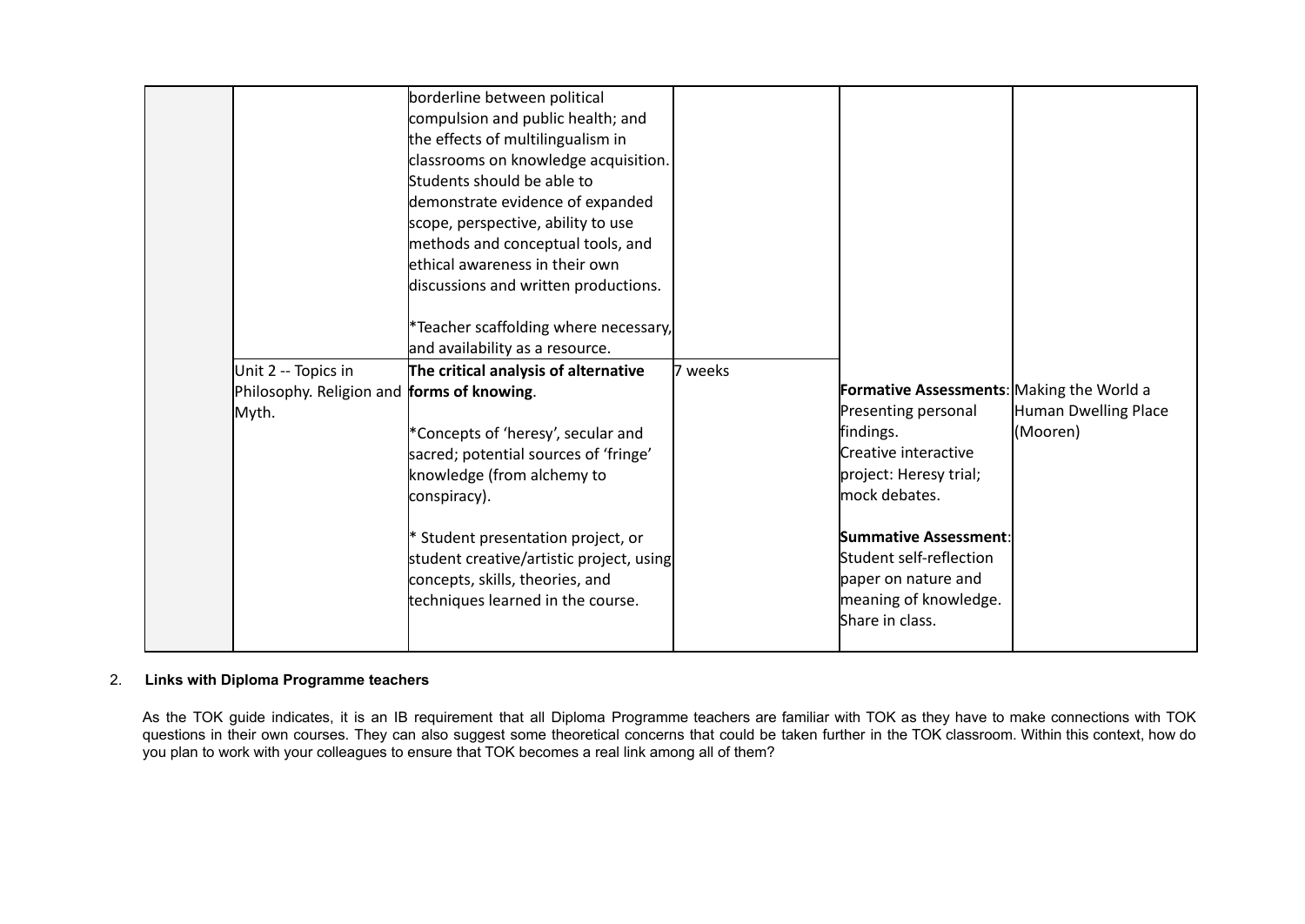Students in the Diploma Programme see TOK students as a mutually beneficial resource. TOK students can consult with and interview students, and teachers, from other departments for their own research, and invite other students to do the same. TOK students acquire and share knowledge about degrees of certainty and acceptance of acquired knowledge in their own department. Weekly meetings with faculty colleagues promotes consistency and development in this idea of beneficial mutual resources between students.

Students can share their experiences of issues, problems, and successes in knowledge acquisition in their chosen areas. Students of TOK can offer talks on what they are learning, open to all participants in the DP program. The keeping of student portfolios also serves as a resource for sharing experience and learning. Teachers of other disciplines are a good source for collecting the pre-existing knowledge of their students, which can then be used to mark success in the growth or transformation of knowledge throughout the TOK course.

Subject teachers will be appraised especially of the TOK knowledge framework as an entry point for them to think about their contributions to TOK. One strategy is to refine and clarify the aspects of TOK skills, concepts and philosophical outlook most required by the diploma teachers, making the essentials of the program as accessible as possible. Clear definitions and communications as well as ongoing support in 'translating' ideas from diploma course topics into TOK terms are supplied via the TOK coordinator through accessibility, regular meetings, and user-friendly illustrations for non-TOK teachers.

The course outline shows various areas of learning where expectations to reach out to other departments is a crucial or dominant aspect of the coursework, Year 1, Part 2, Logic and Rhetoric in the Arts, being the most salient example.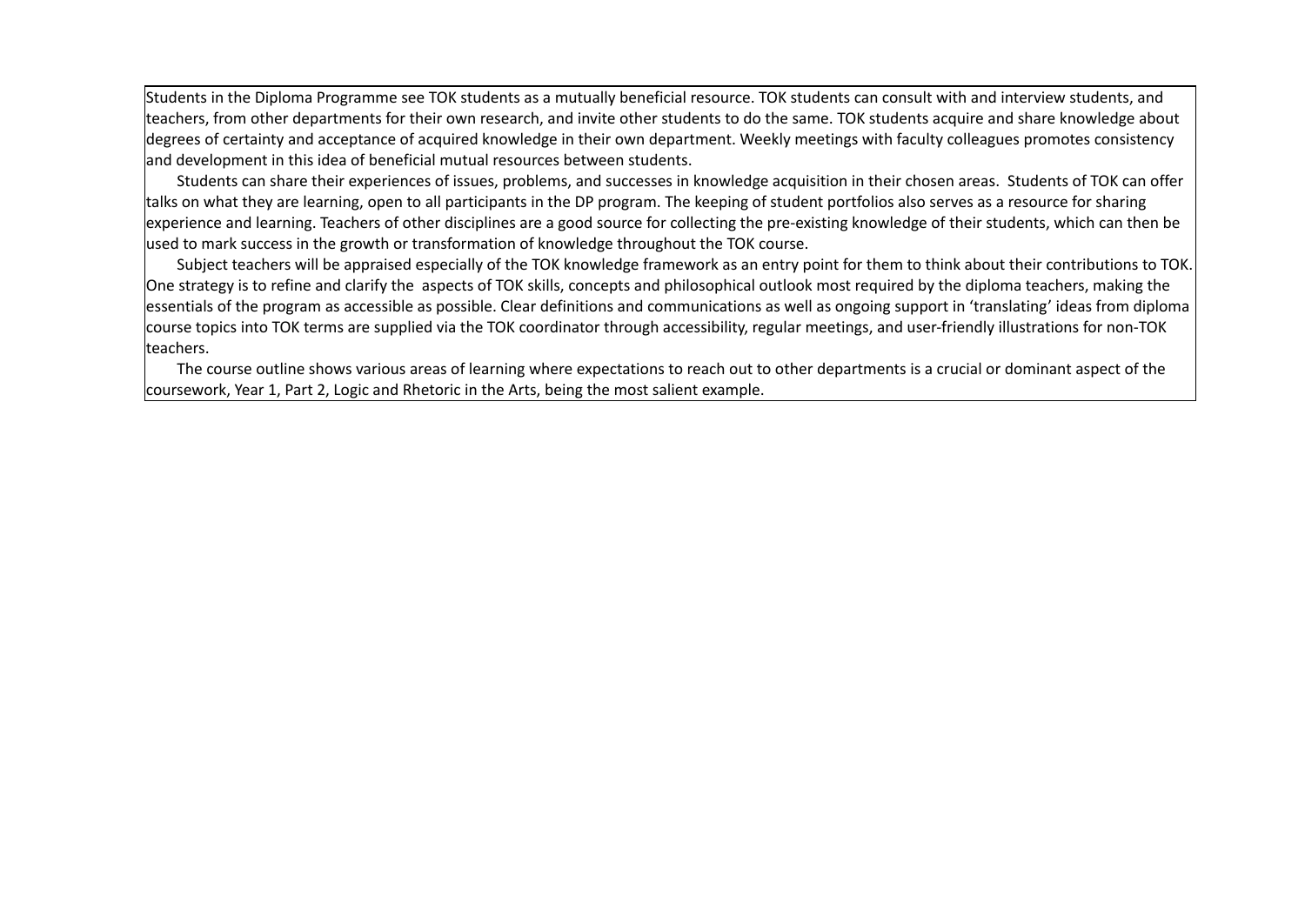## **3. TOK assessment components**

Briefly explain how and when you will work on them. Include the date when you will first introduce the assessment components to your students. Explain the different stages, the timeline and how students will be prepared to undertake both.

In September of year 1, students will be introduced to the requirements of the TOK exhibition, the elements of the grade descriptors, and the concepts of organizational and presentational planning and writing. The necessity of demonstrating TOK skills, concepts, and philosophical outlook will be taught and explored in class leading up to the March deadline. The classwork in this course offers lots of opportunity for comparative analysis of cultural objects. This will be happening, often on a daily basis in class. Students compare objects of visual culture such as examples of 'fine' art to 'pop' art, while examining, interpreting, comparing semiotically public signs and messages and their relation to their global context. Students will be well prepared for the nature and content of the TOK exhibition. In September of year 2 the essay titles will be given to students and the differences and similarities between the essay and the exhibition planning and execution explained. Essay writing skills and TOK approaches, concepts, and terms will be taught and explored and reviewed weeks prior to the year 2, March 15<sup>th</sup> submission deadline. Students practice academic writing and speaking skills throughout the course.

### 4. **Approaches to learning**

Every IB course should contribute to the development of students' approaches to learning skills. As an example of how you would do this, choose one topic from your outline that would allow your students to specifically develop one or more of these skill categories (thinking, communication, social, self-management or research).

| Topic                         | Contribution to the development of students' approaches to learning skills (including one or more skill category)              |
|-------------------------------|--------------------------------------------------------------------------------------------------------------------------------|
| Year 1, Part 2, Unit 1, Logic | Students will have engaged in knowledge acquisition, interpretation, and a critical approach to understanding, acquiring       |
| and Rhetoric in the Arts.     | the skills of reflection and inquiry. In Part 2 students are expected to generalize and apply these new skills and discoveries |
|                               | to a widening circle of interconnected knowledge. In this section students will need to learn self-management skills in        |
|                               | order to reach out to other departments, design their scholarly and social approaches to the goal of knowledge-sharing by      |
|                               | carefully considering their research plan. Students are exposed to many examples of public communications designed to          |
|                               | enhance social engagement and understanding, such as public signs of invitation, speeches, as well as advertisements and       |
|                               | other messages meant to influence opinions. Through the course of study, students will learn to navigate in and negotiate      |
|                               | with this symbolic social world, understand what is behind the appearances of image and message, and take responsibility       |
|                               | for clarifying and expressing their own views, and will also gain a critical but open communicative attitude to the cultures   |
|                               | and cultural artefacts around them. Self management, social, and communicative skills in this section are paramount, and       |
|                               | expected and encouraged throughout the units.                                                                                  |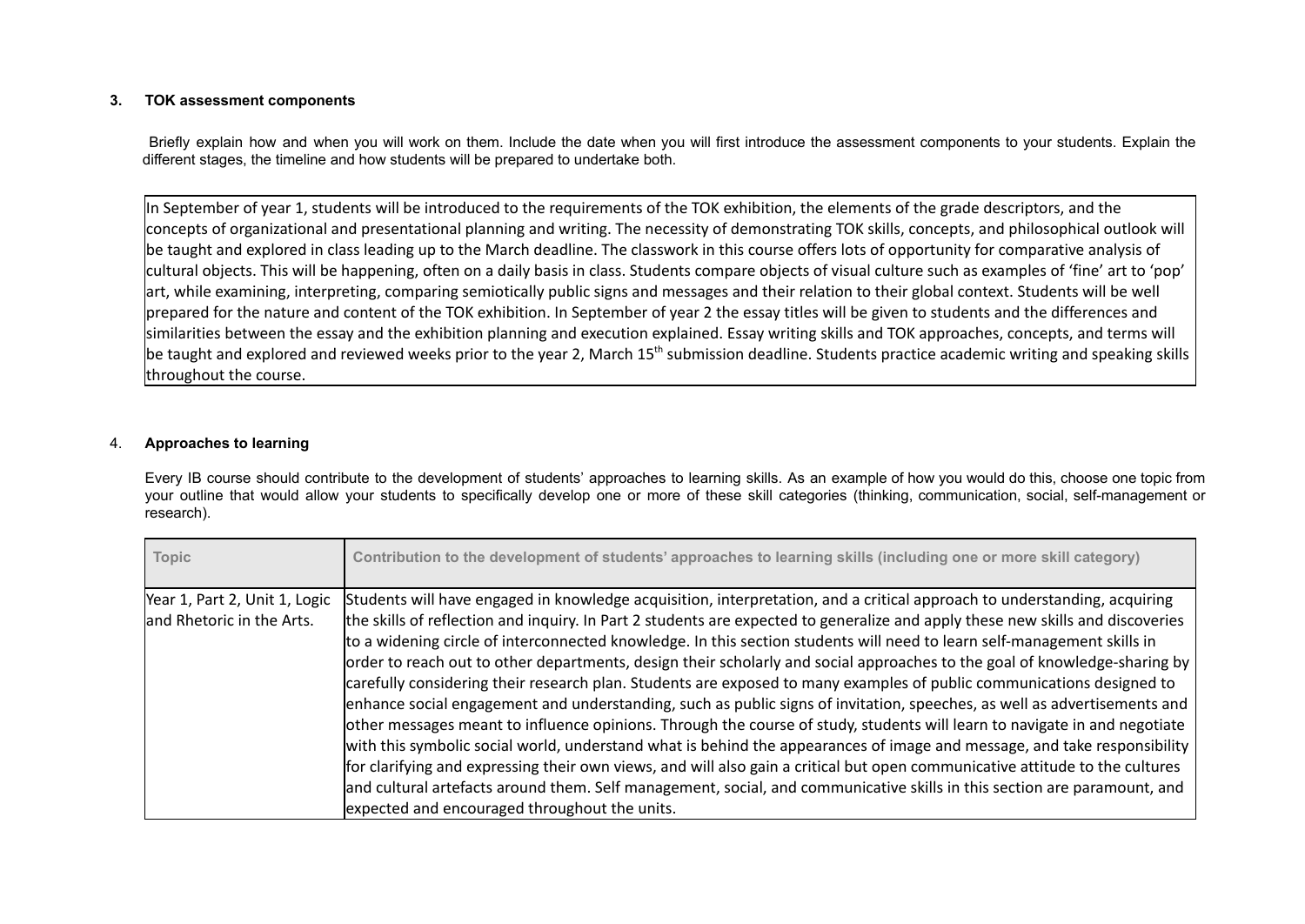## 5. **International mindedness**

Every IB course should contribute to the development of international mindedness in students. As an example of how you would do this, choose one topic from your outline that would allow your students to analyse it from different cultural perspectives. Briefly explain the reason for your choice and what resources you will use to achieve this goal.

| <b>Topic</b>                                                              | Contribution to the development of international mindedness (including resources you will use)                                                                                                                                                                                                                                                                                                                                                                                                                                                                                                                                                                                                                                                                                                                                                                                                                                                                                                                                                                                                                                                                                                                                                                                                                                                                                                                                                                                                                                                                                      |
|---------------------------------------------------------------------------|-------------------------------------------------------------------------------------------------------------------------------------------------------------------------------------------------------------------------------------------------------------------------------------------------------------------------------------------------------------------------------------------------------------------------------------------------------------------------------------------------------------------------------------------------------------------------------------------------------------------------------------------------------------------------------------------------------------------------------------------------------------------------------------------------------------------------------------------------------------------------------------------------------------------------------------------------------------------------------------------------------------------------------------------------------------------------------------------------------------------------------------------------------------------------------------------------------------------------------------------------------------------------------------------------------------------------------------------------------------------------------------------------------------------------------------------------------------------------------------------------------------------------------------------------------------------------------------|
| Year 2, Part 3, Unit 1: TOK<br>and Religious thought and<br>its language. | Students will be introduced to non-European modes of belief, knowledge, logic, science and justification criteria. The<br>different perspectives as well as the common elements that can be shared by western and non-western knowledge<br>traditions will open the mind of students, leading to a fascination with the differences and unities to be found in a global<br>culture perspective. Students have the opportunity of exploring the ideas received from their studies in their own school<br>life as they develop their thinking and communiction skills in our school's multicultural environment. TOK students are<br>always encouraged to share knowledge and communicate across departments in the school. Open-minded debate and<br>in-class discussions on a regular basis give ample opportunity for students to grow evermore comfortable with their new<br>ways of perceiving and communicating within the global atmosphere of the International School of Tallinn, where<br>similarities and differences can be perceived, understood and celebrated through steadily more informed discussion.<br>The goal of this comparative approach in TOK is to expand both the student's cultural awareness, as well as their<br>philosophical 'tool kit'. A text in eastern logic was chosen because Indian epistemology has a broader range of acceptable<br>criteria for knowledge, which allows westerners to gain not only new perspectives on what constitutes shared knowledge,<br>but also new attitudes and perspectives towards knowledge within themselves. |

#### 6. **Development of the IB learner profile**

Through the course it is also expected that students will develop the attributes of the IB learner profile. As an example of how you would do this, choose one topic from your course outline and explain how the contents and related skills would pursue the development of any attribute(s) of the IB learner profile that you will identify.

| Topic | Contribution to the development of the attribute(s) of the IB learner profile |
|-------|-------------------------------------------------------------------------------|
|-------|-------------------------------------------------------------------------------|